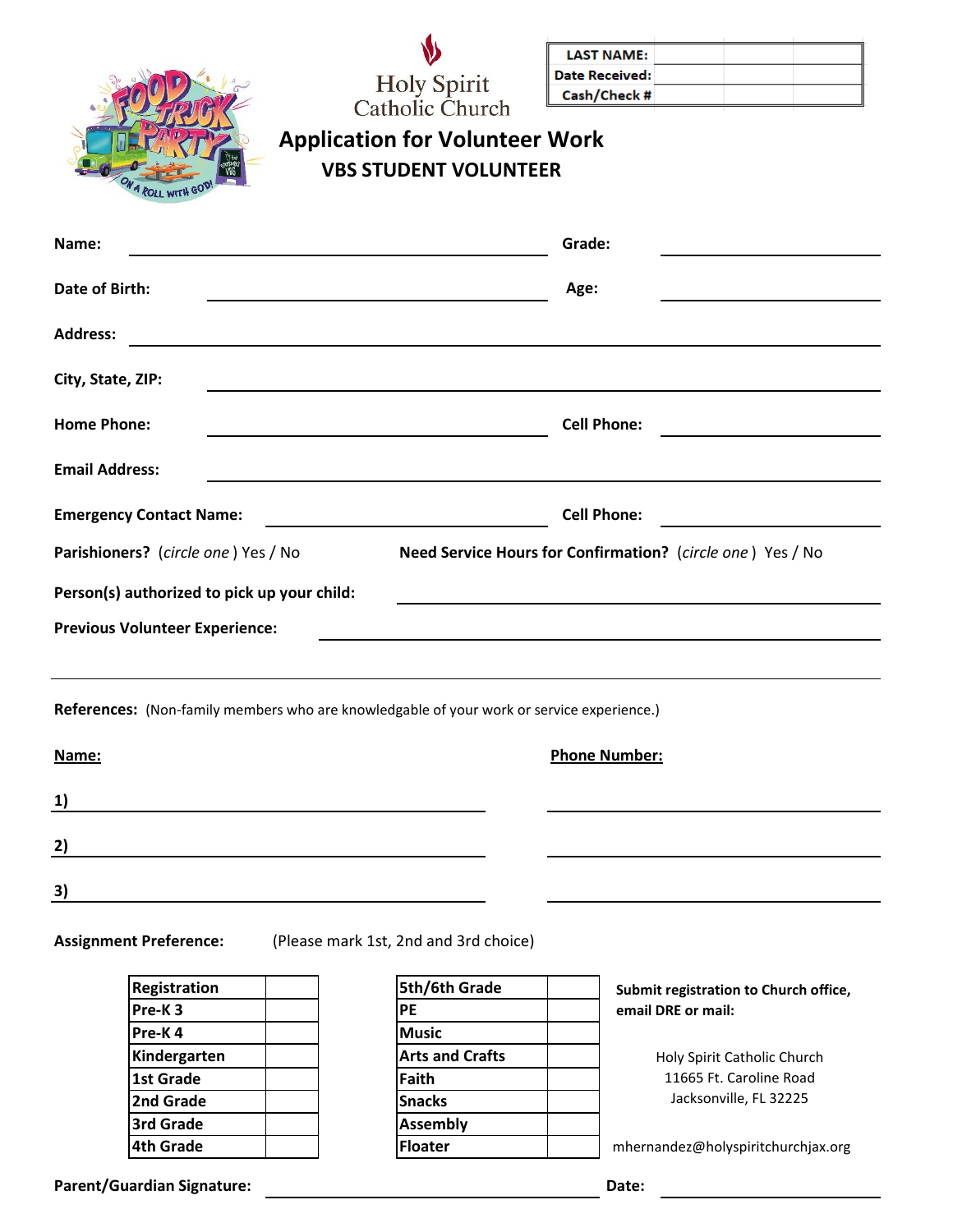## **Additional Volunteer Information and Medical Release Form**

**Student Volunteer Name:**

*VOLUNTEERS will be wearing the SAME BLUE VBS Staff T-SHIRTS as last year* 

**Order a T-Shirt?** Yes / No (T-Shirts: \$7.00 each) **Have a shirt from last year?** Y / N **If Yes, indicate size:** Youth X-Large Adult size - Small/Medium/Large/XL  $$ x \_\_\_\_\$  = Total  $$ \_\_\_\_\_\$ 

**MEDICAL RELEASE:** I hereby warrant that to the best of my knowledge, my child is in good health, and I assume all responsibility for the health of my child.

(If the following statements pertaining to medical matters for your child, sign only in accordance with your wishes)

**EMERGENCY MEDICAL TREATMENT:** In the event of an emergency, I hereby give permission to the physician, Holy Spirit Catholic Church and the Diocese of St. Augustine's employees, volunteer, or representatives to seek medical treatment for my child above named.

In the event that I cannot be reached in an emergency, I hereby give permission to the physician selected by the Diocesan representatives or volunteers to hospitalize, secure proper treatment for, and to order injection and/or anesthesia and/or surgery for my child named on this form.

| <b>Medications, Allergies, Physical Disabilities or Comments:</b> |  |  |  |
|-------------------------------------------------------------------|--|--|--|
|-------------------------------------------------------------------|--|--|--|

Family Doctor **Family Health Plan** Policy Number Policy Number

*Other Medical Treatment* : In the event it comes to the attention of the Diocese of St. Augustine's employees, volunteers or representatives that my child becomes ill with symptoms such as headache, vomiting, sore throat, fever or diarrhea, I hereby give permission for over-the-counter medication to be administered to my child per directions.

*Eligibility to Participate:* The child listed above is eligible to participate in this parish-sponsored event under the guidance and supervision of employees/volunteers from Holy Spirit Parish. If you would like your child to participate in this event, please read, complete, sign and return this form which includes your consent, as well as a full release of liability. As parent or legal guardian, you remain fully responsible for any acts of the named child during this activity.

For, and in consideration of, the child being allowed to participate in this event, and other valuable consideration, the undersigned parent, guardian or legal representative, on behalf of the child and the child's parents, personal representatives, assigns, heirs and next of kin, does hereby release and hold harmless the Diocese of St. Augustine, Bishop Felipe J. Estévez, S.T. D., as bishop of the Diocese of St. Augustine, a corporation sole, Bishop Felipe J. Estévez, S.T. D., , individually , the above noted parish, and employees and agents of said parties engaged in this particular event, their personal representatives or assigns, from any loss or damage on account of any injury to the person or the personal property, of the child, or death, caused by negligence or otherwise, while the child is engaged in the above-stated event. The undersigned expressly agrees that this release, waiver and indemnity agreement is intended to be a broad and inclusive as permitted by the laws of the State Of Florida, and that if any portion of this Agreement is held invalid, it is agreed that the balance shall; notwithstanding, continue in full legal force and effect.

The undersigned parent, guardian, legal representative further acknowledges that he/she is authorized to enter this Agreement on behalf of the child, and the child's parents, personal representatives, assigns, heirs, and next of kin.